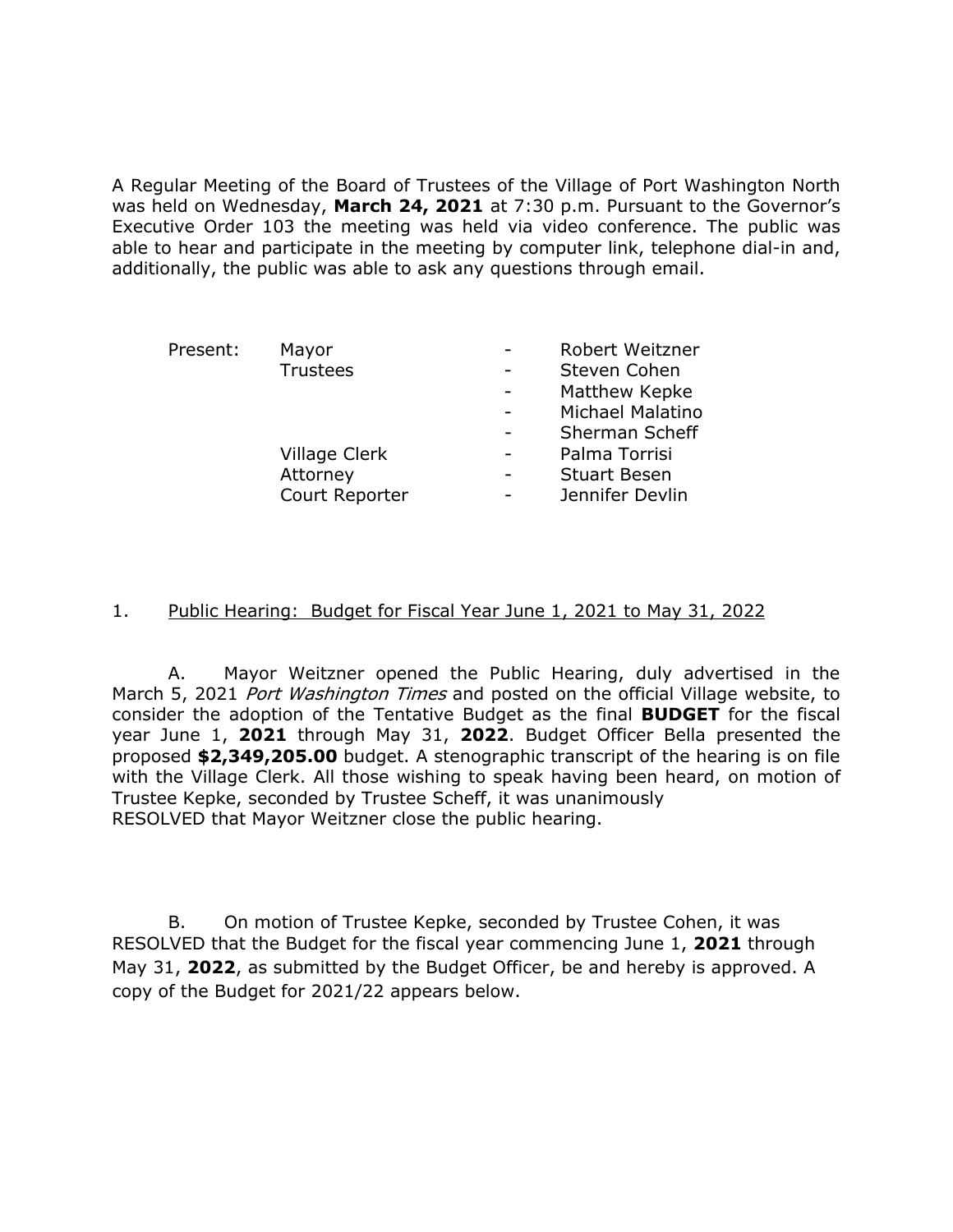|                    |                                           | المردا<br><b>Budget</b> |                       |             |
|--------------------|-------------------------------------------|-------------------------|-----------------------|-------------|
|                    |                                           | 2021-2022               |                       |             |
| Income             |                                           |                         |                       |             |
|                    | 1001 · Real Property Taxes                | \$                      | 1,424,000             |             |
|                    | 1090 · Interest & Penalties               | \$                      | 5,000                 |             |
|                    | 1100- Payment in Lieu of Taxes            | \$                      | 26,660                |             |
| 1120               | <b>Nassau County Sales Tax</b>            |                         |                       |             |
|                    | 1130 · Utilities Gross Receipts Tax       |                         |                       |             |
|                    | .01 · Key Span/LIPA                       | \$                      | 60,000                |             |
|                    | .02 · Verizon                             | \$                      | 1,000                 |             |
|                    | $.03 \cdot \text{Vonage}$                 | \$                      | 25                    |             |
|                    | .25 · Cable (telephone)                   | \$                      | 1,000                 |             |
|                    | $.35 \cdot AT&T$                          | \$                      | 20                    |             |
|                    | .95 · Other                               | \$                      | 200                   |             |
|                    | Total 1130 · Utilities Gross Receipts Tax | \$                      | 62,245                |             |
|                    |                                           |                         |                       |             |
|                    | 1170 Cable Franchise                      | \$                      | 66,000                |             |
|                    | 1255 · Clerk Fees                         | \$                      | 200                   |             |
|                    |                                           |                         |                       |             |
|                    | 2110 - Zoning Board Fees<br>General       |                         |                       |             |
|                    |                                           | \$                      | 200                   |             |
|                    | <b>Vill Hall/Vill Club</b>                | \$                      | 100                   |             |
|                    | Total 2110 · Zoning Board Fees            | \$                      | 300.00                |             |
|                    |                                           |                         |                       |             |
|                    | 2115 · Planning Board Fees                | \$                      | 500                   |             |
|                    | 2401 · Interest and Earnings              |                         |                       |             |
|                    | 2401.LOSAP Interest (LOSAP)               |                         |                       |             |
|                    | 000 · Village                             | \$                      | 1,000                 |             |
|                    | 100 · T&A Interest                        |                         |                       |             |
|                    | Total 2401 · Interest and Earnings        | \$                      | 1,000                 |             |
|                    |                                           |                         |                       |             |
|                    | 2555 · Building/Alteration Permits        | \$                      | 150,000               |             |
|                    | 2560 · Street Opening Permits             | \$                      | 4,000                 |             |
|                    | 2590 · Permits -Other                     |                         |                       |             |
|                    | .500 · Landscaping permits                | \$                      | 5,000                 |             |
|                    | .200 $\cdot$ Alarm permits                | \$                      | 200                   |             |
|                    | .300 · Pool permits                       | \$                      | 2,500                 |             |
|                    | .400 · Fence permits                      | \$                      | 2,000                 |             |
|                    | 2590 · Permits - Other - Other            |                         |                       |             |
|                    | Total 2590 · Permits -Other               | \$                      | 9,700                 |             |
|                    |                                           |                         |                       |             |
| $2610 \cdot$ Fines |                                           |                         |                       |             |
|                    |                                           | \$                      | 11,000                |             |
|                    | 2660 · Sale of Real Property              |                         |                       |             |
|                    | 2665 · Insurance Recoveries               | \$                      |                       |             |
|                    | 2701 · Refund of Expenditures             | \$                      |                       |             |
|                    |                                           |                         |                       |             |
|                    | 2705 Gifts and Donations                  |                         |                       |             |
|                    | Aaron Morgan Bench Fund                   |                         |                       |             |
|                    | <b>Gifts and Donations Other</b>          | \$                      | -                     |             |
|                    | Total 2705 · Gifts and Donations          | \$                      | $\tilde{\mathcal{C}}$ |             |
| 2805               | PW Water District RePaving Reimbursement  | \$                      | 50,000                |             |
|                    | 3001 · St Aid, Revenue Sharing            | \$                      | $\blacksquare$        |             |
|                    | 3005 · St Aid, Mortgage Tax               | \$                      | 55,000                |             |
| 3040               | St. Aid Misc.                             | \$                      | $\sim$                | Page 1 of 6 |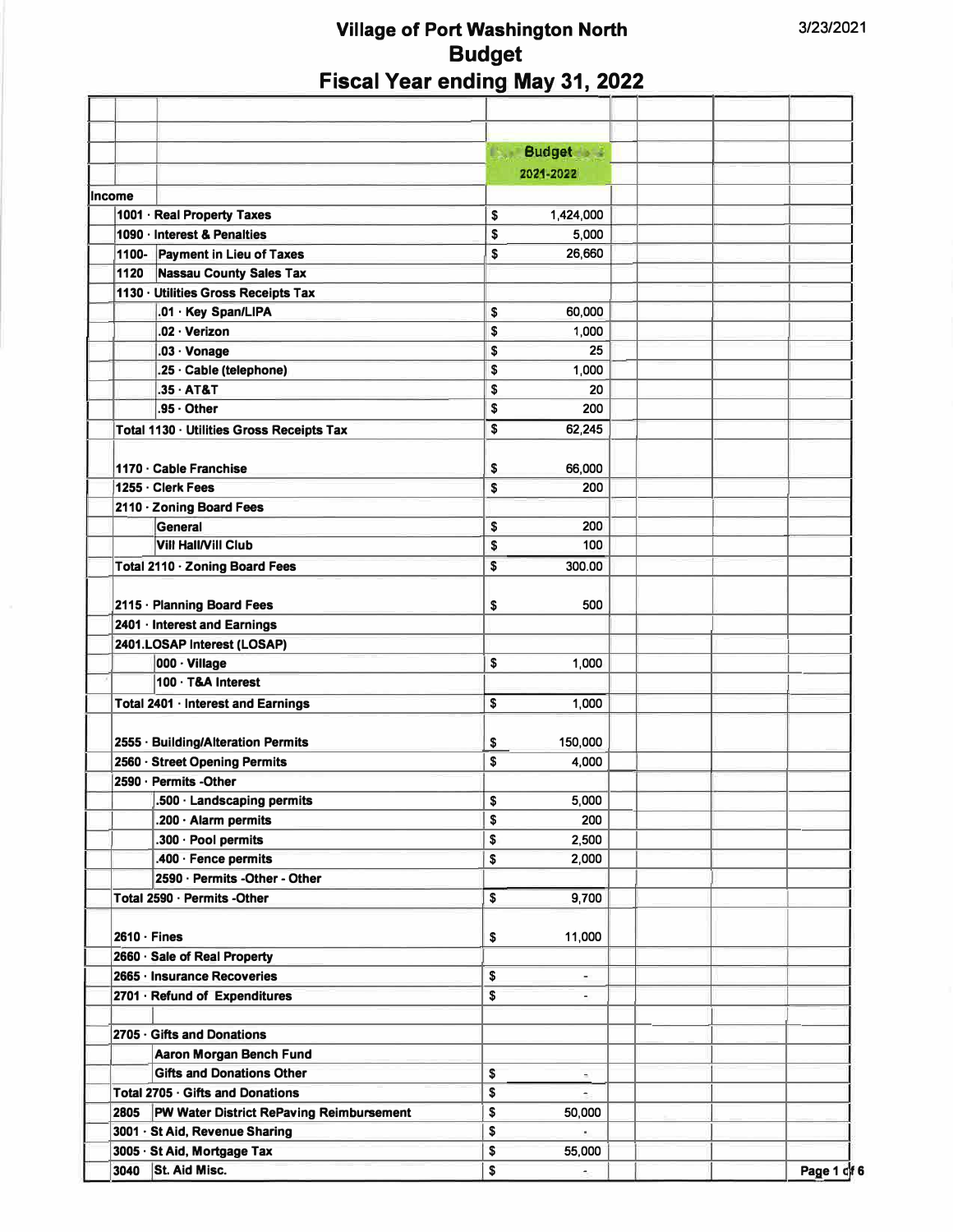|                                                           | <b>Budget</b><br>2021-2022 |  |
|-----------------------------------------------------------|----------------------------|--|
| 3089 - St Aid, Other                                      |                            |  |
| 101 · Grant-Parks Baywalk Phase II                        | \$                         |  |
| 102 · Grant-Baywk2 PSL 768K                               | S                          |  |
| 103 - Grant-D.O.S.                                        | S<br>٠                     |  |
| 104 · Grant-Town NH Baywk                                 | S                          |  |
| 105 · Grant-Dept Trans, Pleasant Ave (NYS Senate)         | S<br>150,000               |  |
| 106 · Grant-Parks Baywalk Phase III/2020 SAM Grant Kap \$ | 50,000                     |  |
| 110 Grant-County Roads                                    | S                          |  |
| 113 - JCAP Court Grant                                    | S<br>-                     |  |
| 109 Grant - LSSTC - Shore Road                            | \$                         |  |
| 111 · Grant-Traffic Calming 57K                           | S                          |  |
| 114- Grant - State (NYS Ass'y) DASNY SAM Radcliff         | \$<br>125,000              |  |
| 115-Grant -County CRP Grant                               | \$                         |  |
| 117- Grant - State (NYS Assembly) DASNY                   | \$<br>125,000              |  |
| 3089 · St Aid, Other - Other                              | S                          |  |
| Total 3089 · St Aid, Other                                | 450,000<br>\$              |  |
| 3400 FEMA Reimb. - S.S. Sandy                             |                            |  |
| 3501 · St Aid, CHIPS                                      | 33,600<br>S                |  |
| <b>Total Income</b>                                       | 2,349,205<br>\$            |  |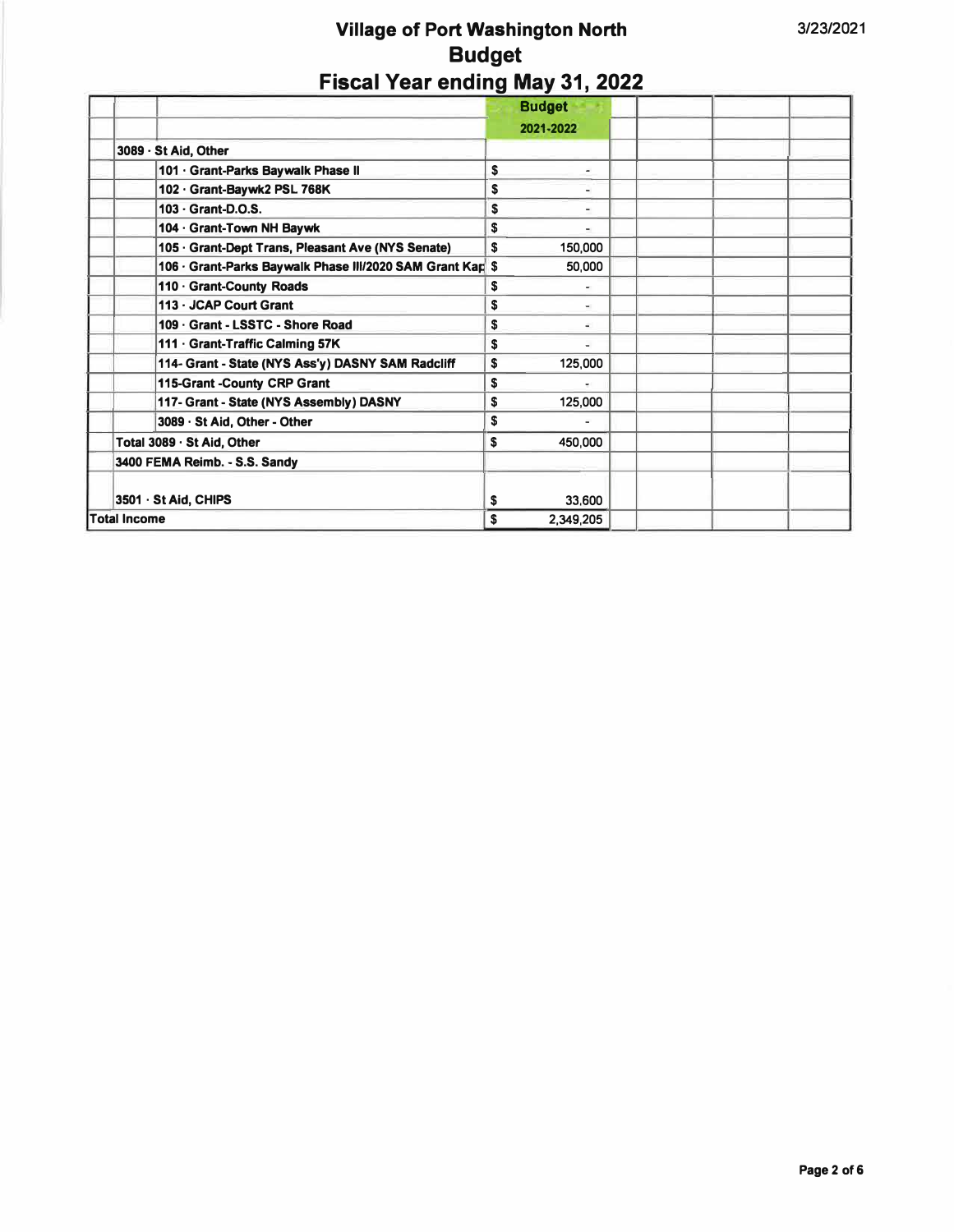|                                                | <b>Budget</b> |                          |             |
|------------------------------------------------|---------------|--------------------------|-------------|
|                                                | 2021-2022     |                          |             |
| <b>Expense</b>                                 |               |                          |             |
| 13254. Treasurer Investment Exp. LOSAP         |               |                          |             |
|                                                |               |                          |             |
| 10101 · Bd of Trustees - Pers Service          | \$            | 12,000                   |             |
| 11101 · Vill Court Clerk - Pers Service        | S.            | 10,500                   |             |
| 11104 · Municipal Court - Cont Expense         |               |                          |             |
| <b>JCAP Court Grant</b>                        | \$            | ٠                        |             |
| <b>Auditor</b>                                 | \$            |                          |             |
| <b>Prosecutor</b>                              | \$            | 13,000                   |             |
| <b>Training/Dues</b>                           | \$            | 1,200                    |             |
| <b>Village Justice Court</b>                   | \$            | 1,000                    |             |
| 11104 · Municipal Court - Cont Expense - Other | \$            |                          |             |
| Total 11104 · Municipal Court - Cont Expense   | \$            | 15,200                   |             |
|                                                |               |                          |             |
| 12101 · Mayor - Pers Service                   | \$            | 5,000                    |             |
|                                                |               |                          |             |
| 13204 · Auditor - Cont Expense                 |               |                          |             |
| Prof. Fees - G.R. Util Tax Audit               | \$            | $\overline{\phantom{a}}$ |             |
| <b>Auditor</b>                                 | \$            | 10,000                   |             |
| <b>Fixed Asset Appraisal</b>                   | \$            | 900                      |             |
| <b>Other</b>                                   | \$            |                          |             |
| Total 13204 · Auditor - Cont Expense           | \$            | 10,900                   |             |
|                                                |               |                          |             |
| 13251 · Treasurer - Pers Service               | \$            | 36,182                   |             |
|                                                |               |                          |             |
| 14101 · Clerk - Pers Service                   |               |                          |             |
| Dep Viil Clerk - Pers Service                  | \$            | 70,000                   |             |
| Vig Clerk/Assessor - Pers. Serv                | \$            | 88,042                   |             |
| 14101 · Clerk - Pers Service - Other           | \$            | ÷.                       |             |
| Total 14101 · Clerk - Pers Service             | \$            | 158,042                  |             |
| 14204 · Law, Contr Expense                     |               |                          |             |
|                                                |               |                          |             |
| <b>Attorney Fees/Expense</b>                   | \$            | 48,000                   |             |
| Attorney for Litigation                        | \$            | ۰                        |             |
| <b>Bond Counsel</b>                            | \$            | $\equiv$                 |             |
| <b>Fine collection fees</b>                    | \$            | $\sim$                   |             |
| <b>Legal publications</b>                      | \$            | 2,500                    |             |
| <b>Recodification</b>                          | \$            | ٠                        |             |
| <b>Tax Cert/Assess Consult</b>                 | \$            | 21,500                   |             |
|                                                |               |                          |             |
| Total 14204 · Law, Contr Expense               | \$            | 72,000                   |             |
| 14501 · Elections - Pers Service               |               | 1,100                    |             |
|                                                | \$            |                          |             |
| 14504 · Village Election - Expense             | \$            | 500                      |             |
| 14604 · Records Management                     |               |                          |             |
| 16204 · Village Hall - Operations              |               |                          |             |
| <b>Bank Charges</b>                            | \$            | 300                      |             |
| <b>Copy Machine</b>                            | \$            | 3,000                    |             |
| <b>Electric /Gas/Water</b>                     | \$            |                          |             |
| <b>Grant Writing</b>                           | \$            |                          |             |
| <b>Legal Ads</b>                               | \$            | 2,500                    |             |
| <b>Miscellaneous</b>                           | \$            | 1,000                    |             |
| <b>Newsletter</b>                              | \$            | 5,000                    |             |
| <b>Office Expense</b>                          | \$            | 6,000                    | Page 3 gf 6 |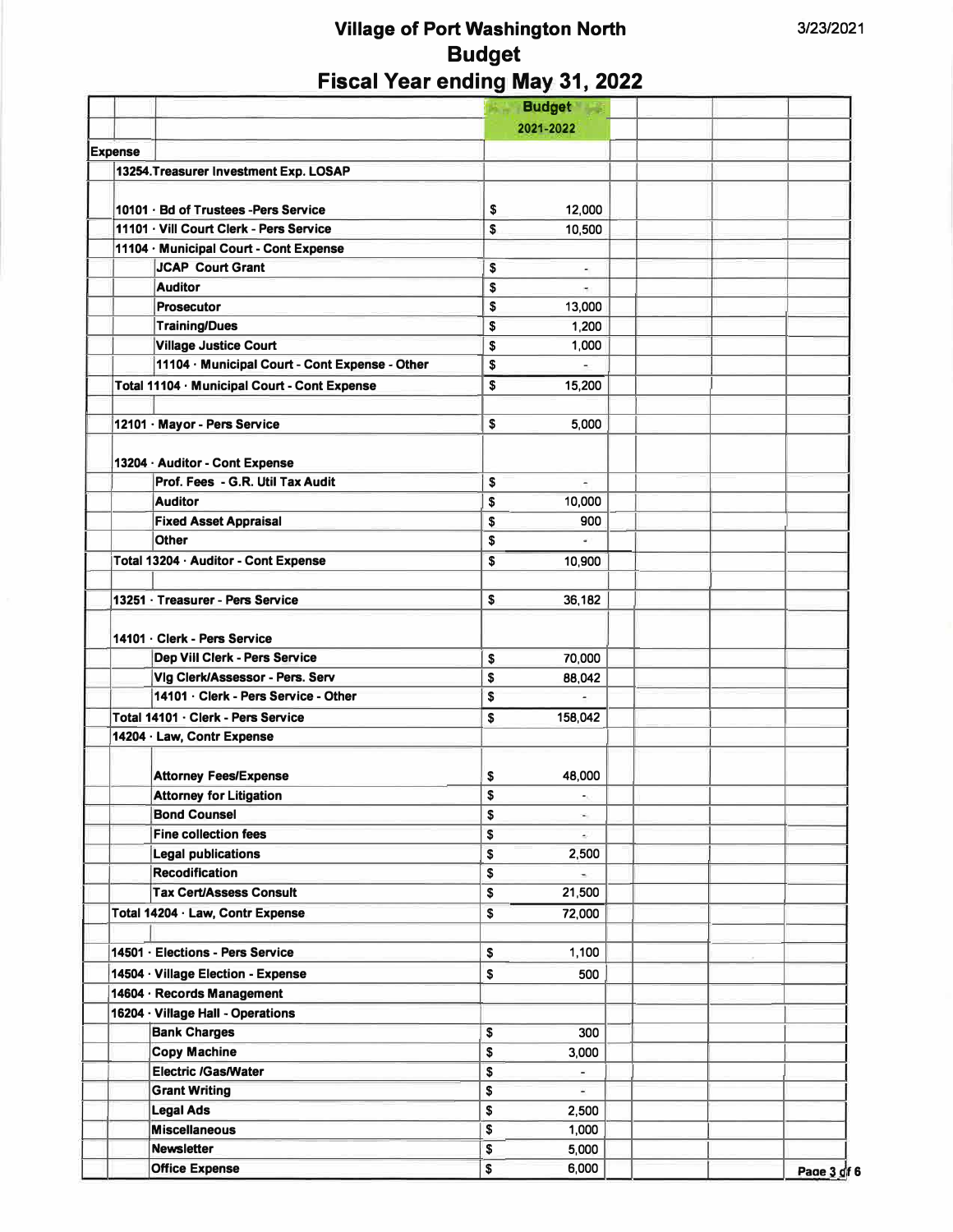|                              |                                                 | <b>Budget</b>              |  |             |
|------------------------------|-------------------------------------------------|----------------------------|--|-------------|
|                              |                                                 | 2021-2022                  |  |             |
| <b>Office Supplies</b>       |                                                 | \$<br>4,000                |  |             |
|                              | Postage/Delivery                                | \$<br>4,500                |  |             |
|                              | <b>Printing/Copying</b>                         | \$<br>2,000                |  |             |
| Rent                         |                                                 | \$<br>50,000               |  |             |
|                              | <b>VH Generator Exp.</b>                        | \$                         |  |             |
|                              | <b>Seminars/Conferences</b>                     | \$<br>2,500                |  |             |
| <b>Steno Service</b>         |                                                 | \$<br>5,000                |  |             |
|                              | Lease Phone System/Serv. Contract               | \$<br>2,400                |  |             |
|                              | <b>Telephone/Internet</b>                       | \$<br>7,200                |  |             |
| <b>Temp Help</b>             |                                                 | \$<br>5,000                |  |             |
|                              | 16204 · Village Hall - Operations - Other       | \$                         |  |             |
|                              | Total 16204 · Village Hall - Operations         | \$<br>100,400              |  |             |
|                              |                                                 |                            |  |             |
|                              | 16802 · Computer Hardware/Software              | \$<br>15,000               |  |             |
|                              |                                                 |                            |  |             |
|                              | 16804 · Central Data Process, Contr Exp         |                            |  |             |
|                              | <b>Computer, Online Service</b>                 | \$<br>2,000                |  |             |
|                              | <b>Computer, Web Hosting</b>                    | \$<br>250                  |  |             |
|                              | <b>Computer, Repairs/Maintenance</b>            | \$<br>4,000                |  |             |
| <b>Payroll Expense</b>       |                                                 | \$<br>1,800                |  |             |
|                              | 16804 · Central Data Process, Contr Exp - Other | \$<br>$\tilde{\mathbf{r}}$ |  |             |
|                              | Total 16804 · Central Data Process, Contr Exp   | \$<br>8,050                |  |             |
|                              |                                                 |                            |  |             |
| $19104 \cdot$ Insurance      |                                                 | \$<br>34,000               |  |             |
|                              |                                                 |                            |  |             |
| 19204 · Municipal Assoc Dues |                                                 |                            |  |             |
|                              |                                                 | \$<br>5,000                |  |             |
| <b>S.C.A.R.S.</b>            | 19304 · Tax Cert, Judgements & Claims           | \$<br>65,000               |  |             |
| 19404 · Settlements & Claims |                                                 | \$<br>15,000               |  |             |
|                              | 19504 · Taxes on Property - Sewer Tax           | \$<br>35,000               |  |             |
| 19809 · Other                |                                                 | \$<br>1,100                |  |             |
|                              |                                                 |                            |  |             |
| 19904 · Contingent Account   |                                                 | 136,254                    |  |             |
| 34104 · Fire - Contr Expense |                                                 |                            |  |             |
|                              | 90258-Serv. Award Program Exp.                  |                            |  |             |
|                              | Fire Dept - Inc. Award Programs                 | 34,396                     |  |             |
|                              | Fire Dept - Workers' Comp                       | \$<br>12,000               |  |             |
|                              | 34104 · Fire - Contr Expense - Other            | \$<br>281,704              |  |             |
|                              | Total 34104 · Fire - Contr Expense              | \$<br>328,100              |  |             |
|                              | 36201 · Safety Inspection - Per Service         |                            |  |             |
|                              | <b>Superindendent of Buildings</b>              | \$<br>90,000               |  |             |
| <b>Bldg Inspector</b>        |                                                 | \$<br>25,000               |  |             |
|                              | <b>Safety Inspection Expenses</b>               | \$<br>500                  |  |             |
|                              | 36201 · Safety Inspection - Per Service - Other | \$                         |  |             |
|                              | Total 36201 · Safety Inspection - Per Service   | \$<br>115,500              |  |             |
|                              | 36204 · Safety Inspecton - Contr Exp.           |                            |  |             |
| 39894 Other Public Safety    |                                                 | \$<br>4,000                |  |             |
|                              | 50200 · Engineers & Consultants                 | \$<br>22,000               |  |             |
|                              | 50204 · Engineering - Contr Expense             |                            |  |             |
|                              | <b>Grants-Parks Baywalk Ph. II</b>              | \$                         |  |             |
|                              | <b>Grant - DASNY Plesant Avenue Project</b>     | \$<br>150,000              |  |             |
|                              | <b>Grant - (Senate)DASNY</b>                    |                            |  |             |
|                              | Grant - Baywalk Park Phase III/2020 SAM Grant   | \$<br>50,000               |  |             |
|                              | <b>Grant - State (Radcliff)</b>                 | \$<br>125,000              |  | Page 4 of 6 |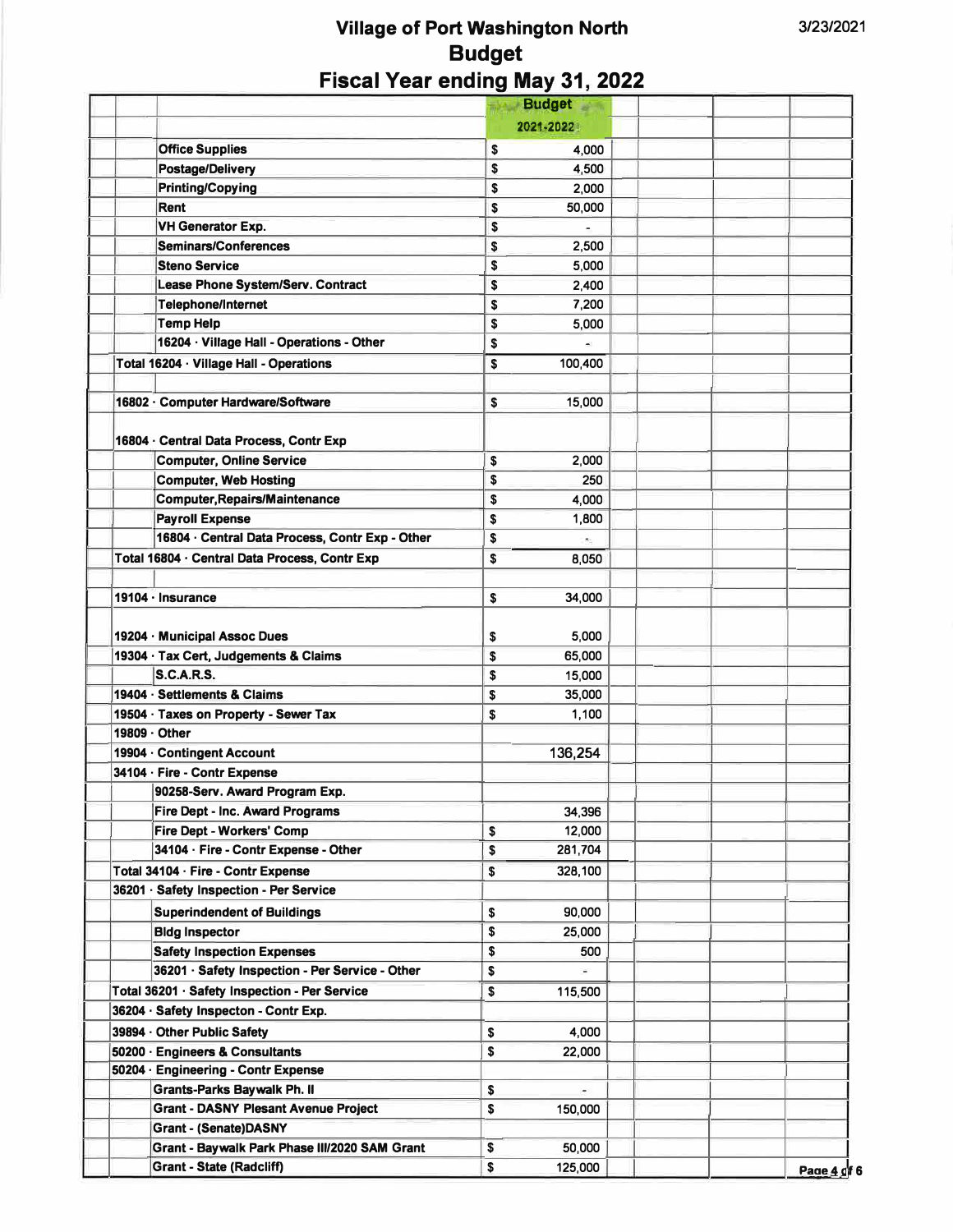|                                                | <b>Budget</b>        |     |  |
|------------------------------------------------|----------------------|-----|--|
|                                                | 2021-2022            |     |  |
| <b>Grant -County CRP Grant</b>                 | \$                   |     |  |
| Grant - State (D'Urso)DASNY                    | \$<br>125,000        |     |  |
| 50204 · Engineering - Contr Expense - Other    |                      |     |  |
| Total 50204 · Engineering - Contr Expense      | \$<br>450,000        |     |  |
|                                                |                      |     |  |
| 51101 · Maint of Strs, Supt Highways           | 27,242               |     |  |
| 51102 St. Maint.-Vehicle/Equip Purchase        |                      |     |  |
| 51104 · Maint Sts - Cont Expense               |                      |     |  |
| Road Construction Projects (Drift/Sound/Steam) | S<br>200,000         |     |  |
| <b>Regular Street Maint</b>                    | S<br>85,000          |     |  |
| <b>Storm Drain Maintenance</b>                 | 15,000               |     |  |
| <b>Emergency Road Maintenance</b>              | \$<br>15,000         |     |  |
| <b>Street Sign Maintenance</b>                 | S<br>9,000           |     |  |
| <b>Street Sweeping</b>                         | S<br>35,000          |     |  |
| Thermoplastic/DPW Misc. Exp.                   | \$<br>2,500          |     |  |
| <b>Traffic Sign Maintenance</b>                | S<br>3,000           |     |  |
| <b>Tree Wk Prev Maint Roads</b>                | \$<br>65,000         |     |  |
| <b>Vehicle Maintenance</b>                     | \$<br>5,000          |     |  |
| Vil Entrace Sign Maintenance                   | S<br>2,500           |     |  |
| 51104 · Maint Sts - Cont Expense - Other       | \$<br>$\overline{a}$ |     |  |
| Total 51104 · Maint Sts - Cont Expense         | \$<br>437,000        |     |  |
| 5112.2 · CHIPS Expense                         | S<br>33,600          |     |  |
| 51424 · Snow Removal                           |                      |     |  |
| <b>Contingency</b>                             | \$<br>20,000         |     |  |
| <b>Plowing/Labor</b>                           | S<br>90,000          |     |  |
| <b>Sand and Salt</b>                           | \$<br>20,000         |     |  |
| 51424 · Snow Removal - Other                   | S                    |     |  |
| Total 51424 · Snow Removal                     | 130,000<br>S         |     |  |
| 51777 · S.S.Sandy Expenses(FEMA Reimb.)        |                      |     |  |
| 51824 · Street Lightling                       |                      |     |  |
| <b>Mark Outs</b>                               | \$<br>7,000          |     |  |
| <b>Electric</b>                                | 8,000                |     |  |
| <b>Maintenance</b>                             | \$<br>\$<br>26,500   |     |  |
| <b>Pole Rental</b>                             | \$                   | 400 |  |
| 51824 · Street Lightling - Other               | \$                   |     |  |
| Total 51824 · Street Lightling                 | \$<br>41,900         |     |  |
|                                                |                      |     |  |
| 54104 · Sidewalks - Contr Expense              | 90,000<br>\$         |     |  |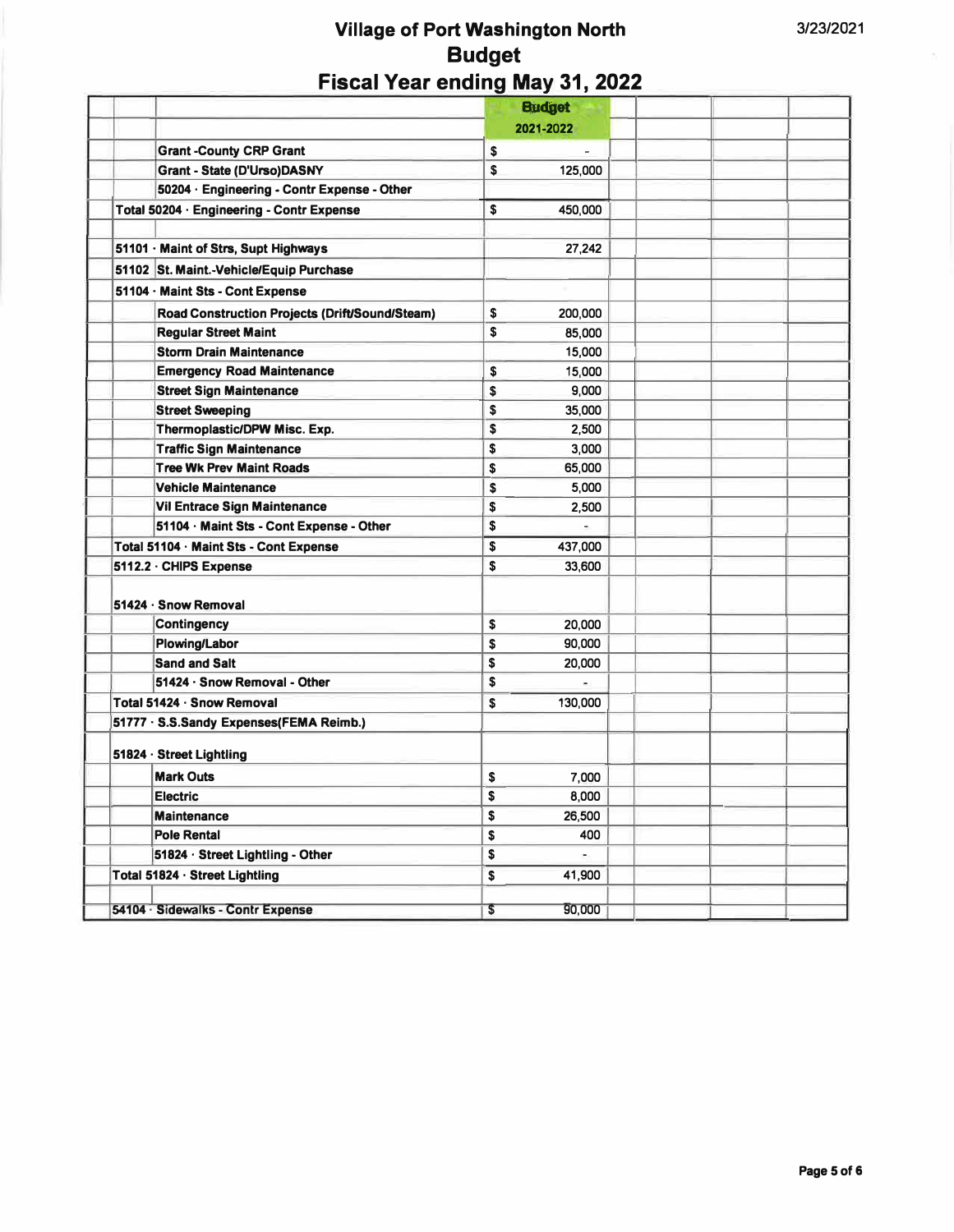|                                        | <b>Budget</b><br>2021-2022 |  |
|----------------------------------------|----------------------------|--|
| 80101 · Zoning Board - Pers Service    | 3,000<br>\$                |  |
| 80104 · Zoning Board - Expense         | \$<br>150                  |  |
| 80201 · Planning Board - Pers Service  | S<br>3,335                 |  |
| 80204 · Planning Board - Expense       | 150<br>S                   |  |
| 81704 · St Cleaning, DPW Leaf Removal  | 23,000<br>S                |  |
| 85604 · Trees, Parks & Beautification  | S<br>75,000                |  |
| 90108 · State Retirement System        | 43,000<br>S                |  |
| 90308 · Payroll Tax Expense            | S<br>26,000                |  |
| 90408 · Worker's Compensation          | 14,000<br>S                |  |
| 90608 · Health Insurance               | S<br>95,000                |  |
| 91898 · Payroll Tax Expense-           | \$<br>1,000                |  |
| 97107 · Serial Bonds, Principal        | \$                         |  |
| 97108 · Serial Bonds, Interest Expense | S                          |  |
| <b>Total Expense</b>                   | 2,699,205<br>\$            |  |
| <b>Budgeted Appropriation:</b>         | s<br>(350,000)             |  |
|                                        |                            |  |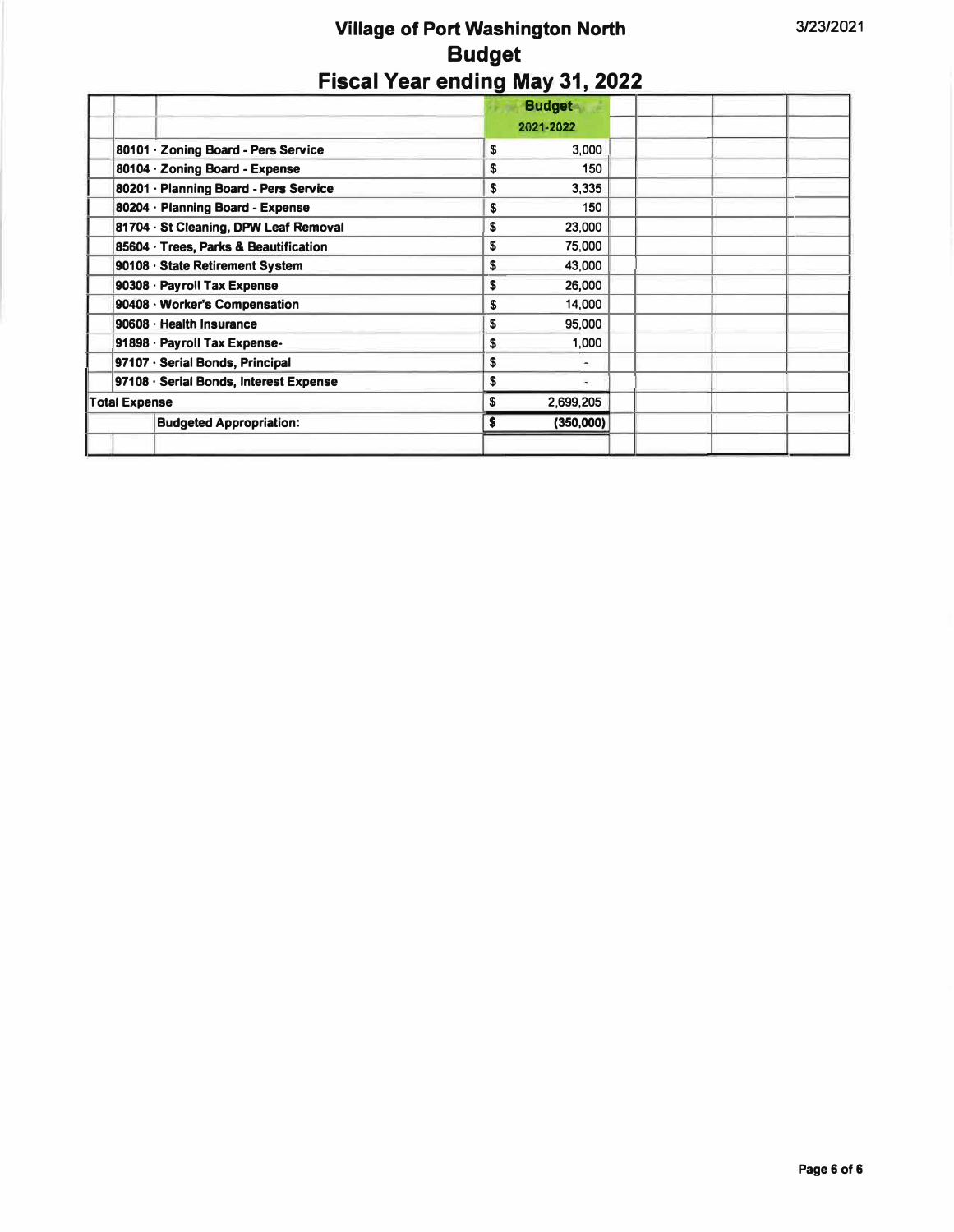Vote was recorded as follows: Trustee Cohen-aye, Trustee Kepke-aye, Trustee Malatino-aye, Trustee Scheff-aye, Mayor Weitzner-aye. Motion carried.

C. On motion of Trustee Scheff, seconded by Trustee Malatino, it was unanimously

RESOLVED that the **annual and hourly salaries,** effective June 1, **2021,** for the officials listed below be and hereby are as follows:

| Mavor                | \$5,000 | Treasurer              | \$36,182 | Building Superintndt \$107.27/hr  |          |
|----------------------|---------|------------------------|----------|-----------------------------------|----------|
| <b>Trustees</b>      | 3,000   | Clerk                  | 88,042   | <b>Building Inspector</b>         | 51.50/hr |
| Planning Board 3,335 |         | Deputy Clerk           | 70,000   | Clerk to Village Justice 59.13/hr |          |
| Board Appeals 3,000  |         | Supt Public Wks 27,242 |          |                                   |          |

and be it further RESOLVED that the salary, effective June 1, 2021, for the Special Village Prosecutor is \$125.00 per hour.

### 2. Clerk – Minutes of January 27, 2021 & February 16, 2021

On motion of Trustee Malatino, seconded by Trustee Scheff, it was unanimously RESOLVED that the reading of the minutes of the Board of Trustees meetings of January 27, 2021 and February 16, 2021 be waived and that they be and hereby are approved as prepared by Clerk Torrisi.

3. Treasurer

A. On motion of Trustee Scheff, seconded by Trustee Kepke, it was unanimously

RESOLVED that the reading of the Abstract of General Fund Vouchers #231, totaling \$64,394.30, and of the Abstract of Trust & Agency Fund Vouchers #170, totaling \$560.00, be waived and that they be and hereby are approved as prepared by Treasurer Bella.

B. On motion of Trustee Malatino, seconded by Trustee Scheff, it was unanimously

RESOLVED that the Budget Report as of February 28, 2021, showing the General Fund equity to be \$2,442,294.42, the Trust & Agency Fund total to be \$18,019.20, and the modifications contained therein, be and hereby are accepted as submitted by Treasurer Bella.

C. Trustee Scheff stated that he reviewed the bank statement reconciliations for February 2021.

- 4. Reports
	- A. Public Works

The Mayor reported that the Village is removing the path and gate entrance at the Radcliff Community Garden and planting shrubs along the fence in the interests of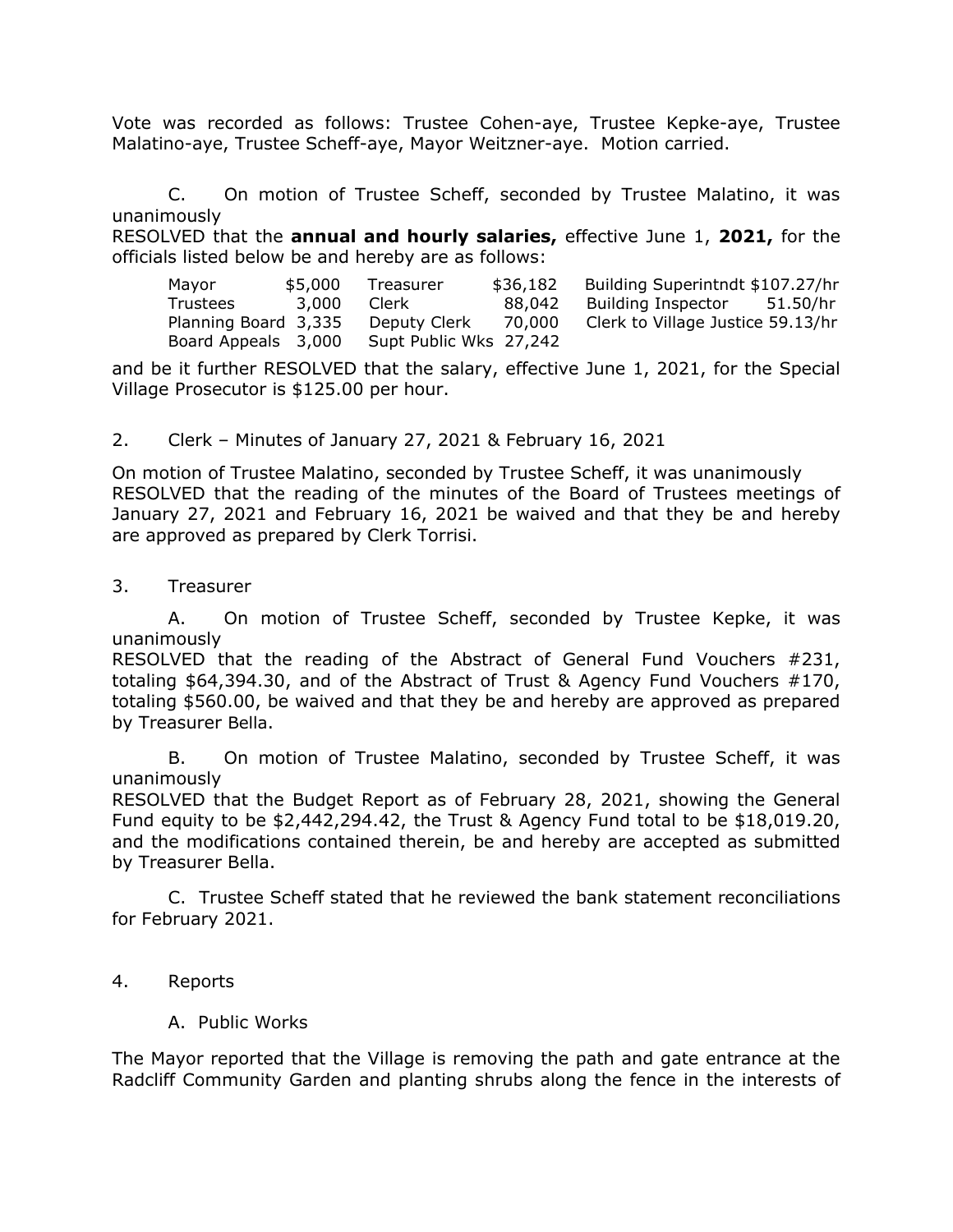increased safety and security. On motion of Trustee Kepke, seconded by Trustee Cohen, it was unanimously

RESOLVED that the Public Works report for March 2021 be and hereby is accepted as submitted by Superintendent Novinski.

B. Building Department

1 On motion of Trustee Malatino, seconded by Trustee Cohen, it was unanimously

RESOLVED that the Building Department report for March 2021 be and hereby is accepted as submitted by Superintendent Barbach.

2. On motion of Trustee Malatino, seconded by Trustee Scheff, it was unanimously

RESOLVED that the sign permit application of Albert Abramov for an illuminated, non-flickering, 3-foot high by 13-foot 2-inch long by 10-inch deep wall/store front advertising sign for Aura Salon at 55 Old Shore Road, Port Washington, NY (premises designated on the Nassau County Land & Tax Map as Section 4, Block Q, Lot 244) be and hereby is approved in accordance with the schematic submitted on March 4, 2021.

### C. Emergency Management & Traffic Safety

On motion of Trustee Scheff, seconded by Trustee Kepke, it was unanimously RESOLVED that the Emergency Management and Traffic Safety reports for the month of March 2021 are accepted as presented by Commissioner Kaplan.

### D. Beautification Commission

On motion of Trustee Kepke, seconded by Trustee Scheff, it was unanimously

RESOLVED that the Beautification Commission report for the month of March 2021 is accepted as presented by Commissioner Roth.

E. Justice Court

The Board accepted the Justice Court report February 2021 submitted by Court Clerk Kropacek.

### 5. Public Comment

Sam Glasser brought it to the Board's attention that a 3-story residential building has been proposed at the northeast corner of Shore Road and Channel Drive in the Village of Manorhaven.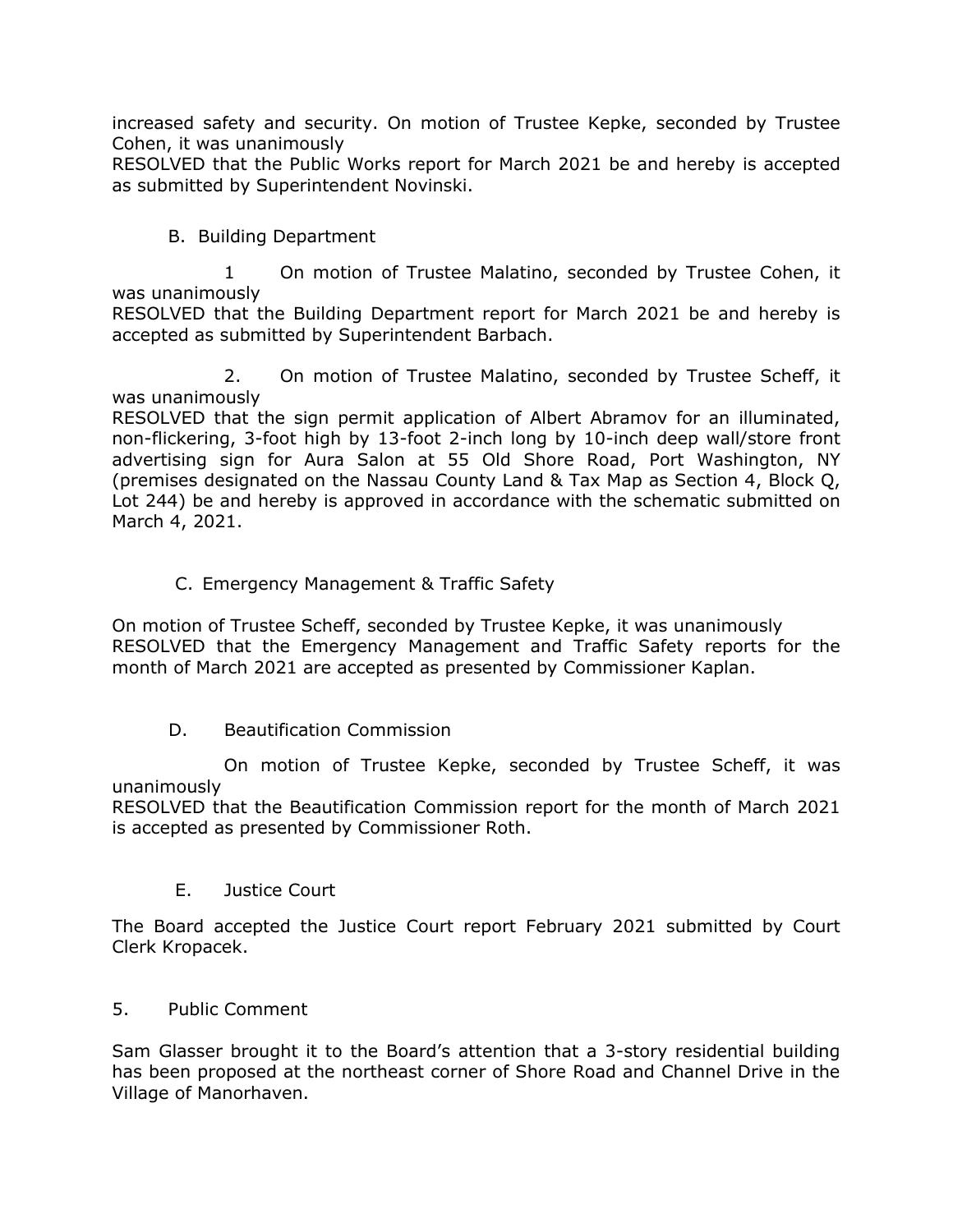#### 6. Business

#### A. DEC MS-4 Stormwater Management Report 2020

Robert Keane, Chair of the Manhasset Bay Protection Committee, of which the Village of Port Washington North is a member, reported on the committee's extensive activities to promote and maintain the waterway's environmental quality, with particular respect to stormwater management. The Mayor stated that the Village has been very active in the watershed stewardship initiatives the Manhasset Bay Protection Committee has undertaken, particularly educational events. The Mayor continued that the Town of North Hempstead's GIS Stormwater mapping of the Village's storm drain outflows has been completed and is in the Village's GIS system.

#### B. Salerno Brokerage Insurance

On motion of Trustee Malatino, seconded by Trustee Scheff, it was unanimously RESOLVED that the Village of Port Washington North hereby authorizes Salerno Brokerage to place the following insurance with NYMIR for the period 3/26/2021 to 3/26/2022 for a total cost of \$31,132.40, as more particularly set forth below:

| <b>TOTAL</b>                                                                                     | \$31,132.40 |              |
|--------------------------------------------------------------------------------------------------|-------------|--------------|
| NYS Property Fee and NYS MV FEE                                                                  | Included    |              |
| Municipal Umbrella                                                                               | \$3,851.10  | <b>NYMIR</b> |
| Municipal Automobile                                                                             | \$2,388.30  | <b>NYMIR</b> |
| <b>Public Officials Liability</b>                                                                | \$4,396.70  | <b>NYMIR</b> |
| Municipal Inland Marine                                                                          | \$1,091.20  | <b>NYMIR</b> |
| Package Policy including Property,<br>Equipment Breakdown & General Liability<br>Cyber and Crime | \$19,405.10 | <b>NYMIR</b> |
| Policy                                                                                           | Premium     | Carrier      |